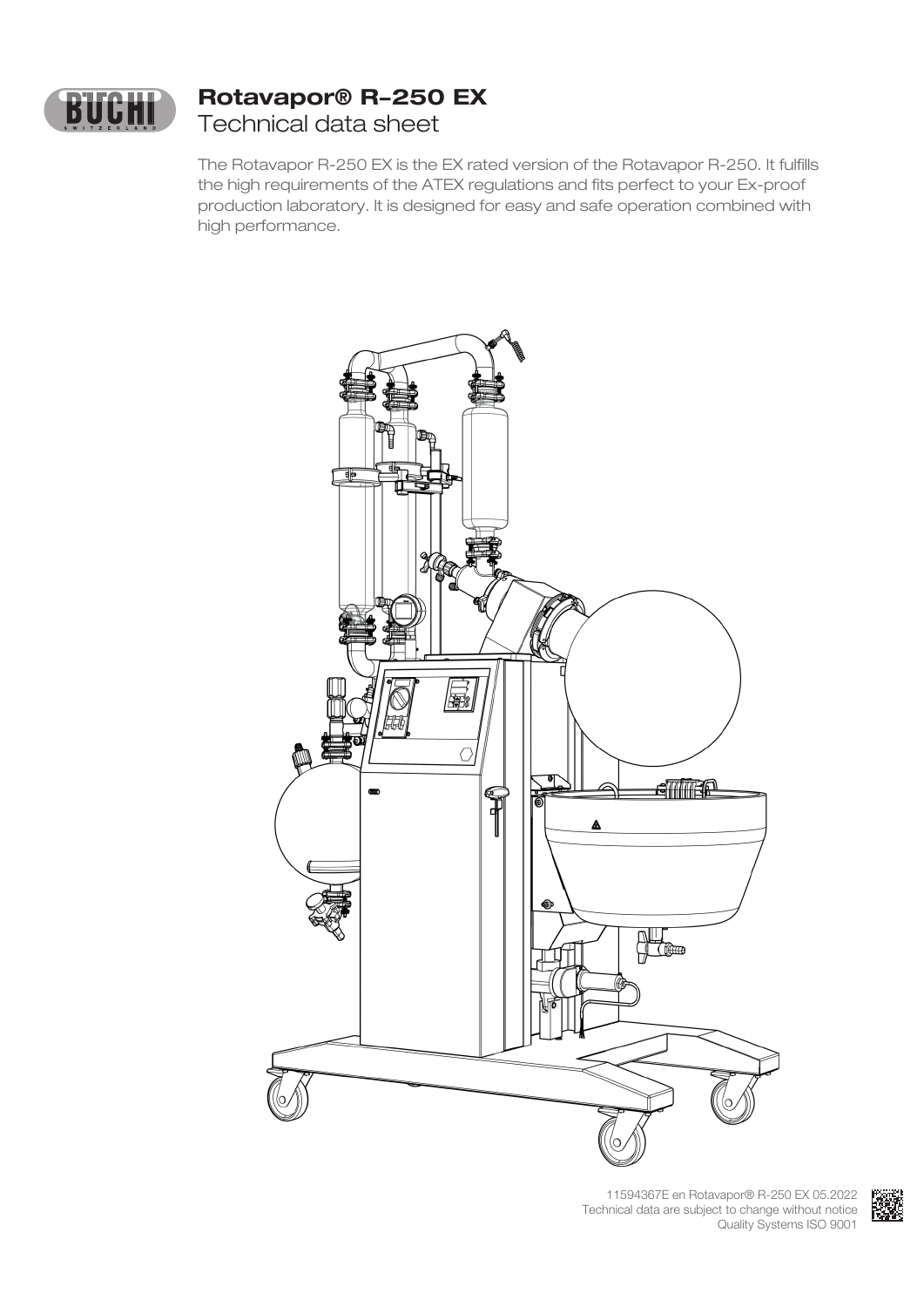## Scope of delivery

All configurations are supplied ready to use.

| Components                                         | <b>R-250 EX</b> |
|----------------------------------------------------|-----------------|
| Vacuum controller UDS7 EX                          |                 |
| Vacuum valve EX                                    |                 |
| Glass configuration according order                |                 |
| Evaporating flask according order                  |                 |
| Vacuum hose to the vacuum source (PVC), 3.5 m      |                 |
| Vacuum hose to the vacuum controller (rubber), 3 m |                 |
| Cooling water hose 19/26 (PVC), 2 m                |                 |
| Cooling water hose 14/18 (PVC), 3 m                |                 |
| Cooling water hose 10/14 (PVC), 2.2 m              |                 |
| Bath replenishment hose (PVC), 2 m                 |                 |
| Feed hose (PTFE), 2 m                              |                 |
| Seal removal tool                                  |                 |
| Operation manual                                   |                 |

### Order code

Choose the configuration according to your needs:



- 1 Single receiving 20 liter
- 2 Dual receiving flasks 2 x 20 liters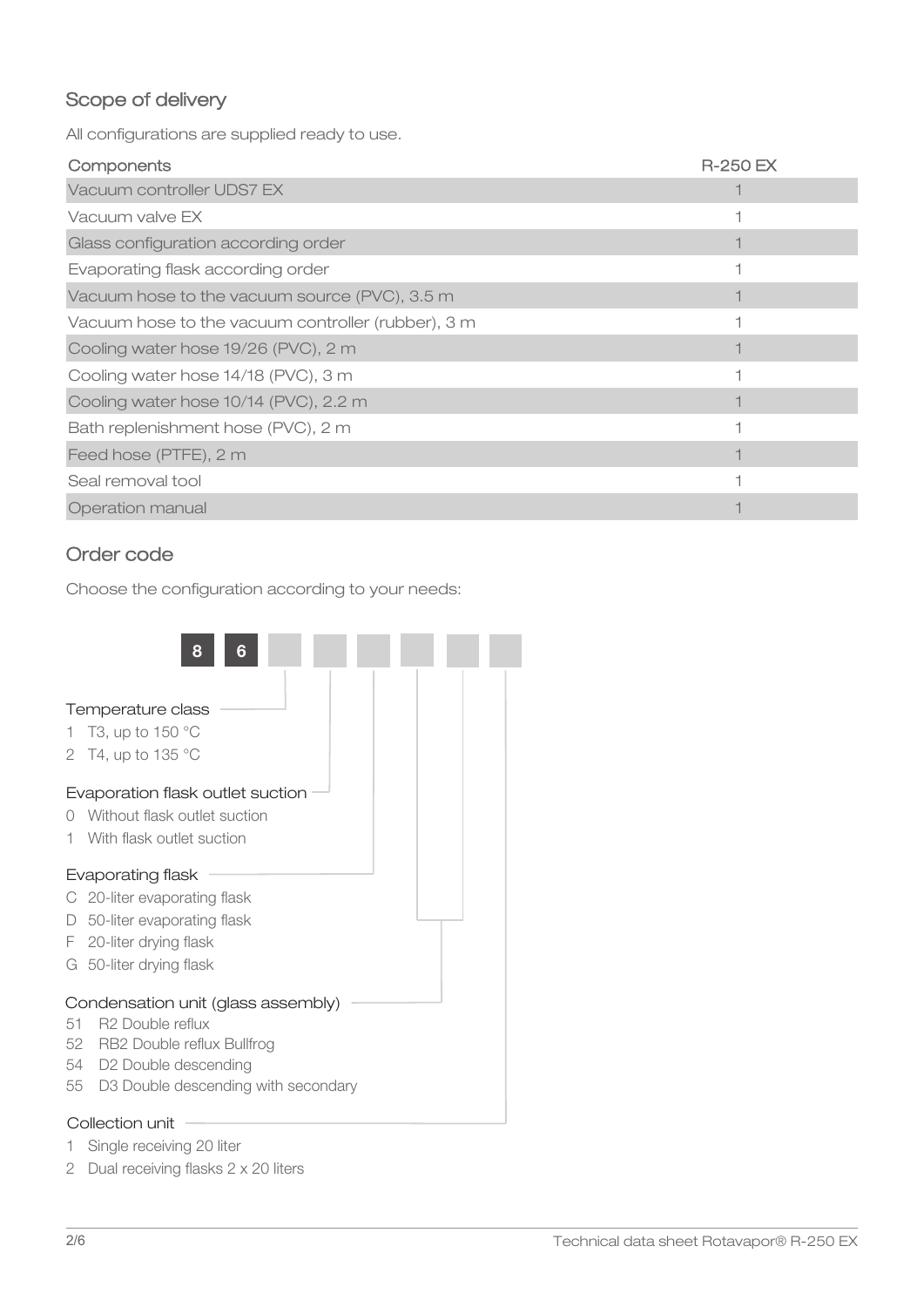#### **Glassware**

| <b>Assembly D2</b>                         | Assembly D3       | Assembly RB2        | Assembly R2   |
|--------------------------------------------|-------------------|---------------------|---------------|
| Low boiling points and/or foaming products |                   | High boiling points |               |
|                                            | Minimum emissions | Reflux reactions    |               |
|                                            |                   | Reduced height      |               |
| $H = 2260$ mm                              | $H = 2260$ mm     | $H = 2100$ mm       | $H = 2300$ mm |

## Technical data

# Rotavapor® R-250 EX

| Dimensions ( $W \times D \times H$ )<br>(without glass)   | $1410 \times 830 \times 1550$ mm |
|-----------------------------------------------------------|----------------------------------|
| Dimensions ( $W \times D \times H$ )<br>(with glass max.) | 1450 x 830 x 2260 mm             |
| Weight<br>(with glass max.)                               | 295 kg                           |
| Voltage                                                   | $400 - 440 V$ (3Ph, N, G)        |
| Frequency                                                 | $50 - 60$ Hz                     |
| Max. power consumption                                    | 7'500-9'100 W                    |

## **Standards**

| Ex label   | Ex de ia [ia] IIC T3 and T4 |
|------------|-----------------------------|
| CE marking | Yes.                        |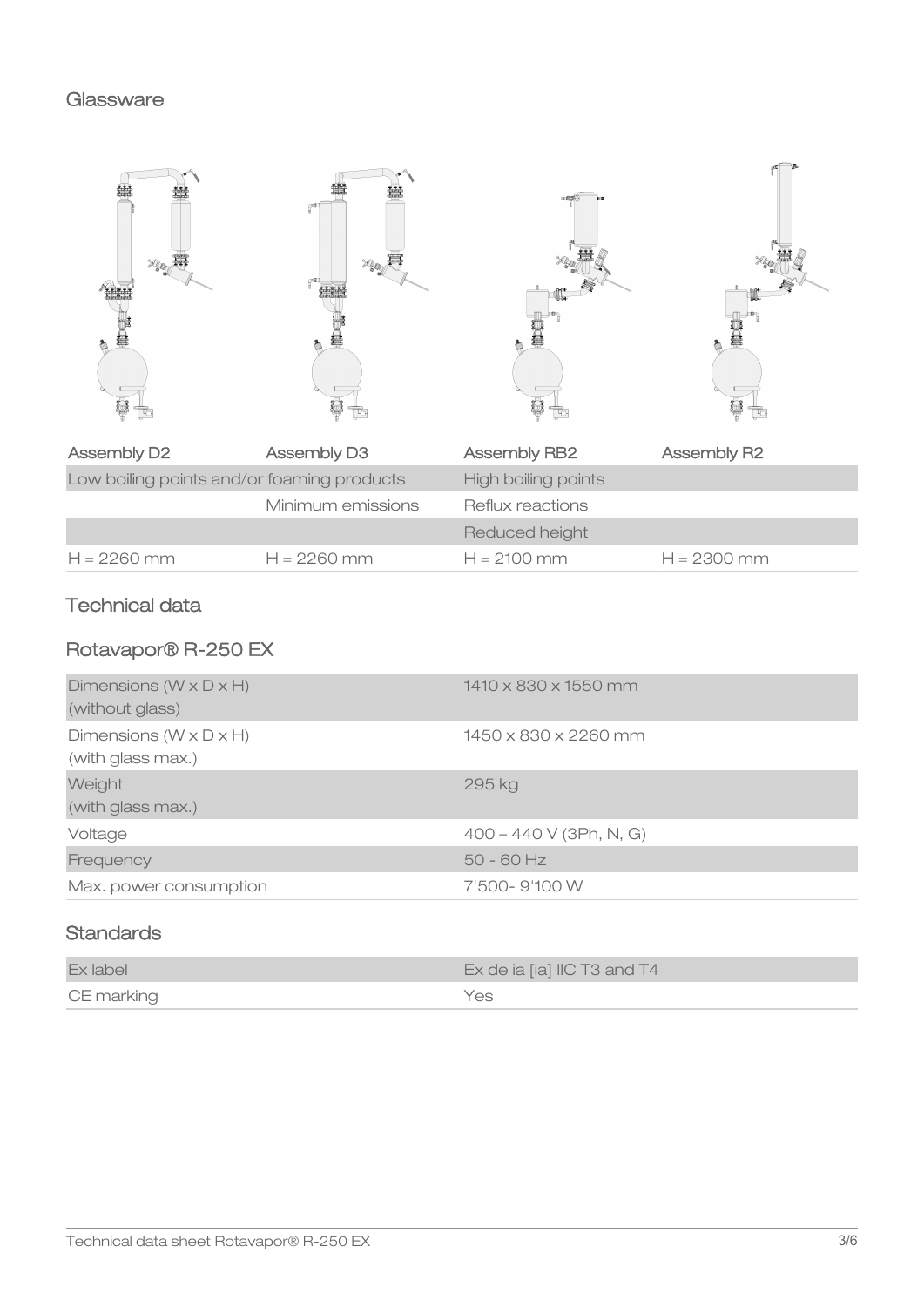## **Safety**

| Safety coated glassware                 | No, due to the risc of electrostatic charges                                                     |
|-----------------------------------------|--------------------------------------------------------------------------------------------------|
| Over temperature protection of the bath | Separate monitoring circuit with manual reset Er-<br>ror if temperature is 15 °C above set value |
| Rotation                                | Soft start                                                                                       |
| At any Error                            | Heater off, rotation off, bath lowers Indication of<br>error                                     |

# **Display**

| <b>Bath temperature</b> | Yes (1 °C steps)   |
|-------------------------|--------------------|
| Vapor temperature       | Yes (1 °C steps)   |
| Set rotation speed      | Yes (1 rpm steps)  |
| Set bath temperature    | Yes (1 °C steps)   |
| Actual vacuum           | Yes (1 mbar steps) |
| Set vacuum              | Yes (1 mbar steps) |

# **Cooling**

| Consumption | 200 – 400 liter/hour (adjustable via integrated nee-<br>dle valve) |
|-------------|--------------------------------------------------------------------|
| Restriction | max. 2,7 bar abs. without pulsation                                |

# Heathing (bath

| Medium            | Water or oil                          |
|-------------------|---------------------------------------|
| Temperature range | Ambient to 115 °C (T4) or 150 °C (T3) |
| Heating capacity  | 6600 W (3 W/cm2)                      |
| Accuracy          | $+/- 2 °C$                            |

## Rotation

| Motor       | 400 V (3Ph; 2A at 50 Hz)                        |
|-------------|-------------------------------------------------|
| Controlling | Frequency inverter                              |
| Speed       | $0 - 100$ rpm                                   |
| Accuracy    | $+/-1$ rpm at 5 rpm up tp $+/-5$ rpm at 100 rpm |

### **Materials**

| Housing                        | Stainless steel 1.4301 (AISI 304)  |
|--------------------------------|------------------------------------|
| Gear head                      | Aluminum cast (3.2373)             |
| Painting                       | Powder coated with Epoxy (EPX)     |
| Bath pan                       | Stainless steel 1.4404 (AISI 316L) |
| <b>Heating element</b>         | Stainless steel 1.4404 (AISI 316L) |
| Glass                          | Borosilicate 3.3                   |
| In contact with product        | FDA approved materials             |
| Leakage of the complete system | <1 mbar/min                        |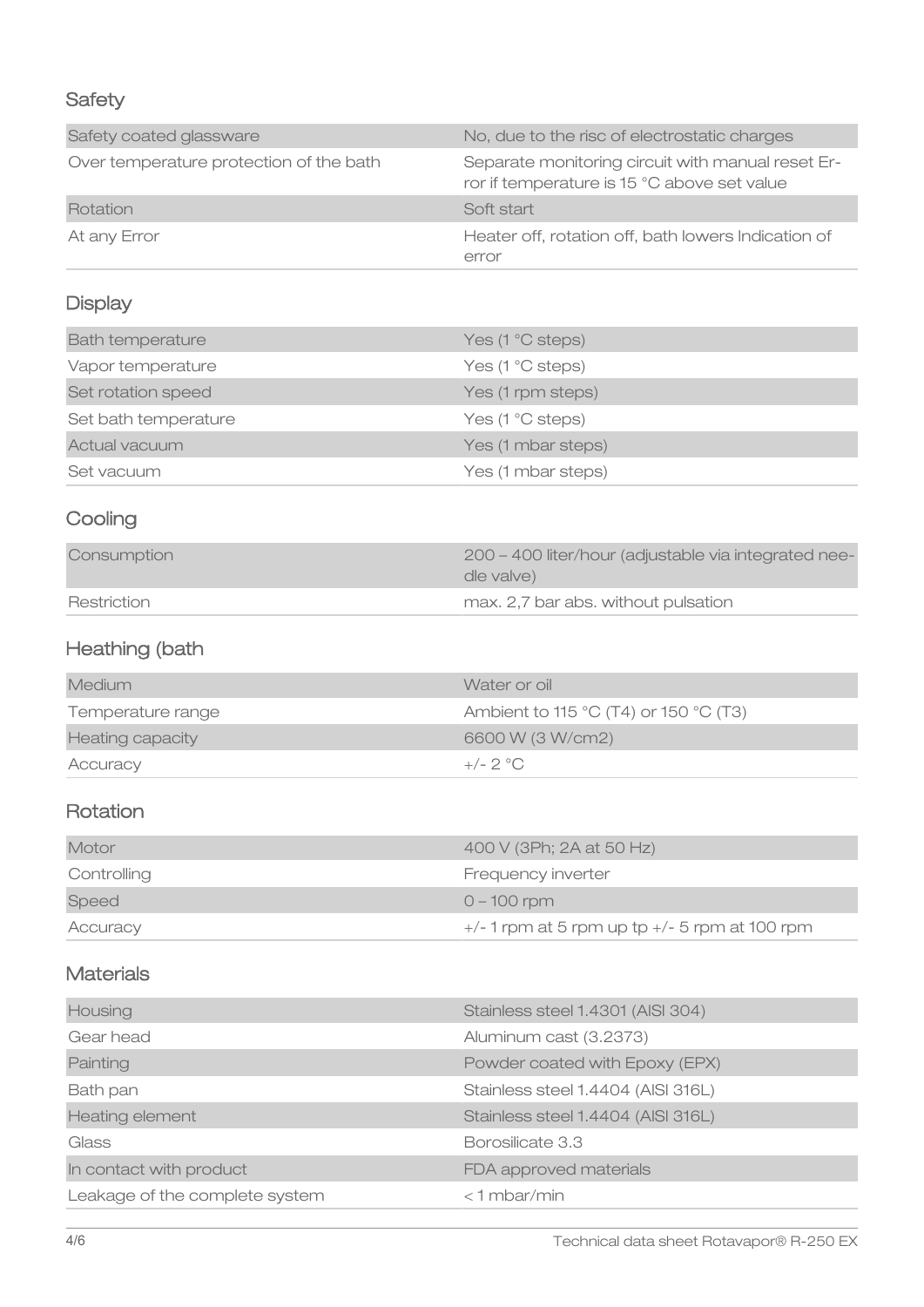### **Sensors**

| Vapor temperature | <b>PT-1000. 2 wire</b>                                               |
|-------------------|----------------------------------------------------------------------|
| Bath temperature  | PT-1000, 2 wire                                                      |
| <b>Vacuum</b>     | Piezoresistive measuring cell; stainless steel<br>1.4435 (AISI 316L) |

### **Performance**

The following chart shows the maximum distillation rate.



For other solvents the following maximum general figures apply:

| Water  | Methanol    | <b>Ethanol</b> | Toluene | Ethylacetate Hexane |          | Trichlorethane |
|--------|-------------|----------------|---------|---------------------|----------|----------------|
| 5.81/h | $14.0$ $/h$ | 1951/h         | 36.51/h | 38 0 I /h           | 55.0 L/h | $40.5$   /h    |

The maximum achievable distillation rate is not just related to the heating capacity, but also on rotation speed, flask size and temperature difference between bath and cooling. To get a high distillation rate:

- set a high rotation speed
- choose a large evaporating flask (50 L) and fill it at least half
- set a high temperature difference between bath and cooling

### **Accessories**

|                                                                                       | Order no. | Image |
|---------------------------------------------------------------------------------------|-----------|-------|
| Vacuum pump MD4C EX<br>PTFE membrane pump with a capacity of 3.7m3/h and a final vac- | 040197    |       |
| uum of 3mbar, 230 V / 50 Hz.                                                          |           |       |
| Manual flask handler for 50 L flask                                                   | 041414    |       |
| For easy mounting and removal of the flasks along with safe trans-<br>port            |           |       |
| Manual flask handler for 20 L flask                                                   | 041410    |       |
| For easy mounting and removal of the flasks along with safe trans-<br>port.           |           |       |